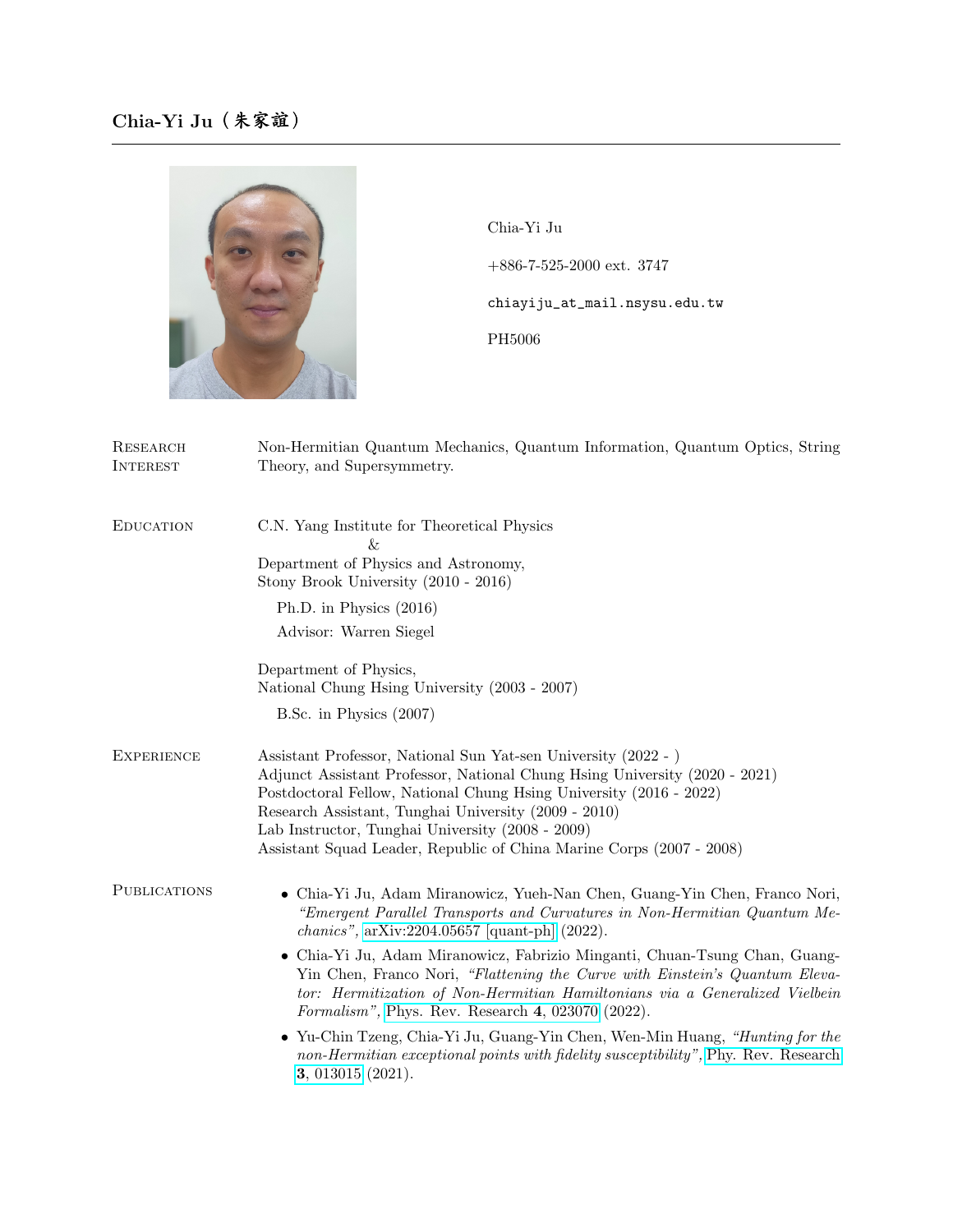- Dharmesh Jain, Chia-Yi Ju, Warren Siegel, "Simplifying  $\Delta d \mathcal{N} = 3$  Harmonic Superspace", [Phys. Rev. D](https://doi.org/10.1103/PhysRevD.102.066007) **102**, 066007 (2020).
- Chia-Yi Ju, Ming-Hsun Chou, Guang-Yin Chen, Yueh-Nan Chen, "Optical quantum frequency filter based on generalized eigenstates", [Opt Express](https://doi.org/10.1364/OE.395140) 28, 17868 (2020).
- Chia-Yi Ju, Adam Miranowicz, Guang-Yin Chen, Franco Nori, "Non-Hermitian Hamiltonians and no-go theorems in quantum information", [Phys. Rev. A](https://doi.org/10.1103/PhysRevA.100.062118) 100, [062118](https://doi.org/10.1103/PhysRevA.100.062118) (2019).
- Chia-Yi Ju, Warren Siegel, "Gauging Unbroken Symmetries in F-theory", [Phys.](https://doi.org/10.1103/PhysRevD.94.106004) Rev. D 94[, 106004](https://doi.org/10.1103/PhysRevD.94.106004) (2016).
- Chia-Yi Ju, Warren Siegel, "Systematizing semishortening conditions", [Phys.](https://doi.org/10.1103/PhysRevD.90.125004) Rev. D 90[, 125004](https://doi.org/10.1103/PhysRevD.90.125004) (2014).
- Fei Fang Chung, Sy-Sang Liaw, Chia-Yi Ju, "Brazil nut effect in a rectangular plate under horizontal vibration", [Granul. Matter](https://doi.org/10.1007/s10035-008-0122-2) 11(2), 79 (2009).
- Fei Fang Chung, Chia-Yi Ju, Sy-Sang Liaw, "Spiral trajectory in the horizontal *Brazil nut effect*", [Phys. Rev. E](https://doi.org/10.1103/PhysRevE.77.061304)  $77(6)$ , 061304 (2008).

## **TALKS**

## **Conferences**

- 2022 Young Researchers Forum on Quantum Information Science (Invited Speaker), "The Geometry of Quantum States", Feb. 11, 2022.
- 2021 Non-Hermitian Physics (Online) ICTS, Bengaluru, India, "The Geometry of Quantum States", Mar. 24, 2021.
- 2020 AMO Summer School (Invited Speaker), "The Dynamics and Deformations of Hilbert Spaces", Sep. 1, 2020.
- Workshop NH2019TD | IIS-Chiba | The University of Tokyo (Invited Speaker), "The Geometries of Quantum States and the No-Go Theorems", Nov. 28, 2019.
- Workshop NH2019 | IIS-Chiba | The University of Tokyo (Invited Speaker), "From Geometry of NHQM to No-Go Theorems", Aug. 8, 2019.
- 2018 Workshop on Quantum Science and Technology, "A Possible Quantum Filter", Sep. 4, 2018.
- 2018 Young Researchers Forum on Quantum Information Science, "Quantum Resonanators", Jun. 30, 2018.

## Colloquiums

- National Sun Yat-sen University, "The Geometry of Quantum States", Sep 30, 2021
- National Cheng Kung University, "The Geometry of Quantum States", May 6, 2021
- National Cheng Kung University, "A Geometrical Phase Transition", Mar 22, 2021
- National Cheng Kung University, "The Dynamics and Deformations of Hilbert Spaces", May 11, 2020
- Tunghai University, "The Geometry of (Non-)Hermitian Quantum Mechanics", Mar 13, 2020